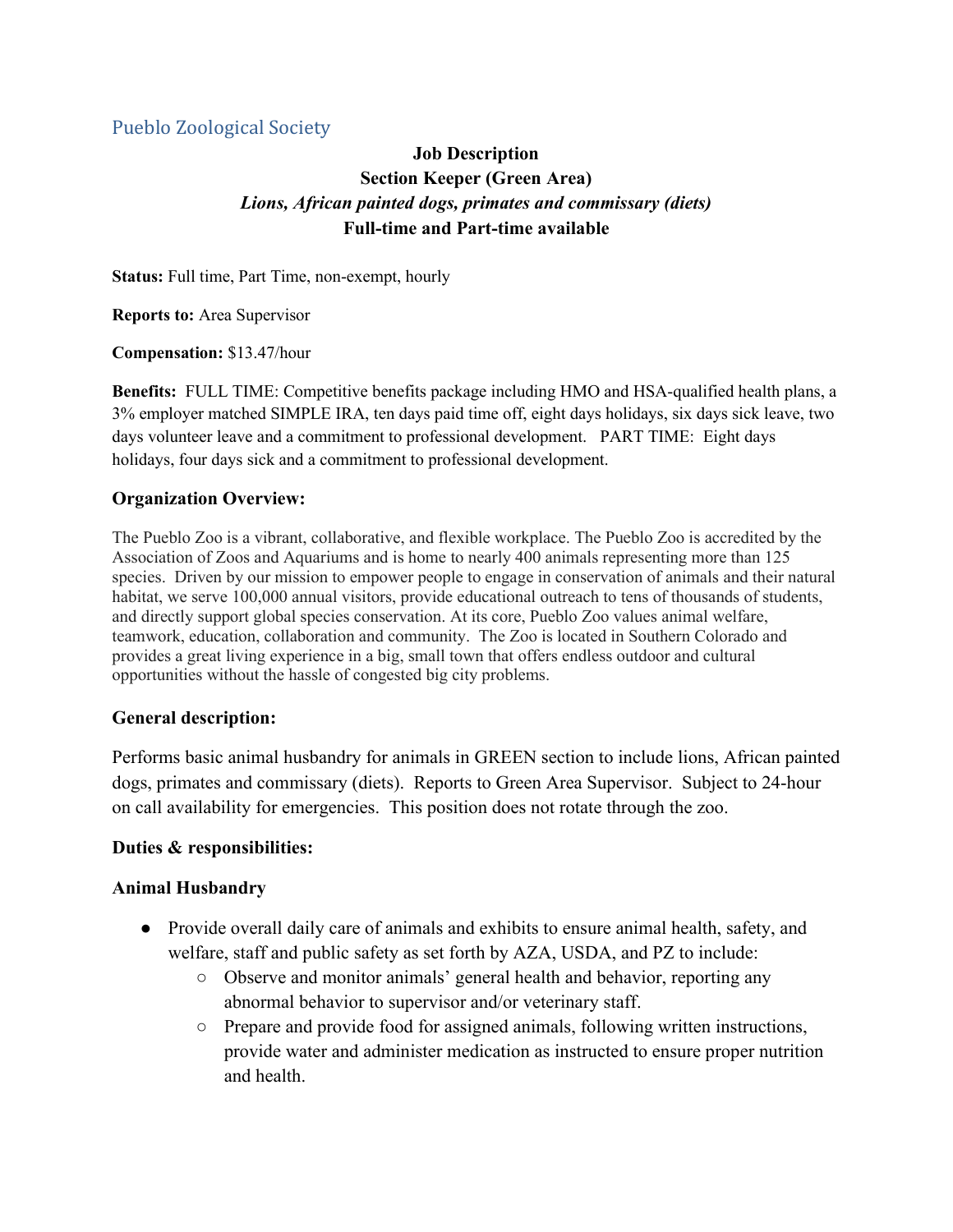- Clean animal exhibits, holding pens, food prep areas, and equipment, maintain a high level of sanitation, conduct pest control activities and report any mechanical defects that would endanger the animal, zoo staff, and/or guests.
- Achieve the highest standards of animal welfare and wellness by providing environmental enrichment and training sessions, using operant conditioning as applicable.
- Participate in or assist with the capture and restraint of a variety of taxa including dangerous species.

### **Safety**

- Provide assistance with animal transfers and/or procedures as directed.
- Follow all safety protocols and understand the animal keeper's role in emergency procedures, responding to emergencies as required.

## **Communication**

- Update animal records and reports to ensure thorough documentation and enhanced knowledge of animal biology.
- Interact positively and professionally with animal care and veterinary staff and volunteers.
- Utilize the enrichment item/device proposal form to create new enrichment ideas and items to be added to taxa repertoires and properly record the results of enrichment items after use.
- Collaborate with other zoo personnel as needed to meet the zoo's mission. This can include, but is not limited to assisting and participating in media events, special tours, and public relations projects.
- Participate in and support zoo-wide initiatives, committees, and work groups.
- Be able to supervise and train volunteers and interns within the department as needed.

## **Habitat/Building Maintenance**

- Perform general maintenance and repair of exhibits: painting, repairing fences and shelters, abating erosion, planting ground cover and removing weeds.
- Assisting with the beautification of the zoo by removing trash/debris whenever necessary
- Other duties as assigned

## **Guest Relations**

● Actively encourage interest in wildlife through positive interactions with zoo guests via Keeper Talks focused on animals, biology, conservation, and environmental issues.